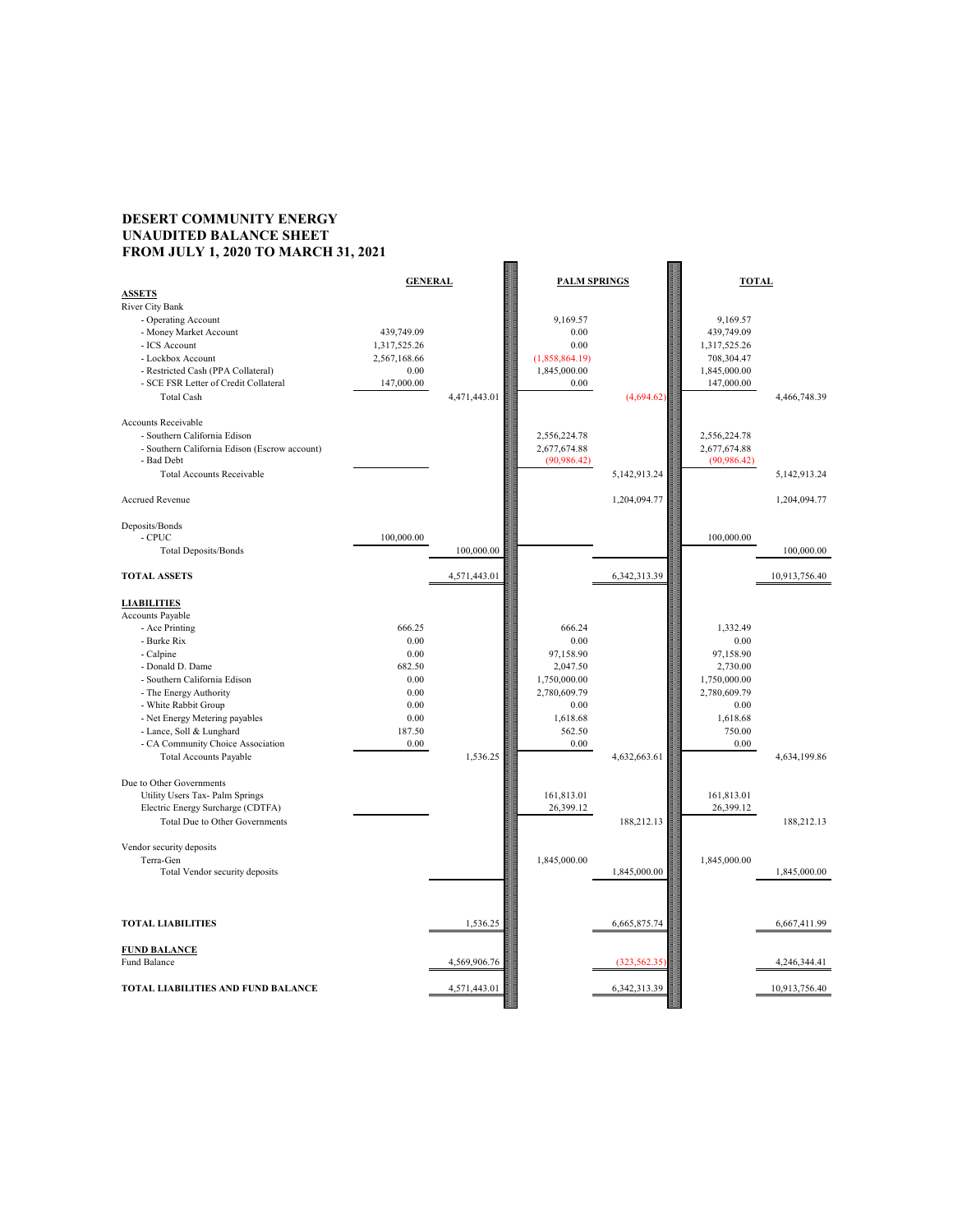## **DESERT COMMUNITY ENERGY UNAUDITED STATEMENT OF REVENUES, EXPENDITURES, AND CHANGES IN FUND BALANCES FROM JULY 1, 2020 TO MARCH 31, 2021**  $\blacksquare$

|                                      | <b>GENERAL</b> |              | <b>PALM SPRINGS</b> |                | <b>TOTAL</b>  |                |
|--------------------------------------|----------------|--------------|---------------------|----------------|---------------|----------------|
| <b>REVENUES</b>                      |                |              |                     |                |               |                |
| Electricity Sales <sup>(1)</sup>     |                | 0.00         |                     | 27,521,244.58  |               | 27,521,244.58  |
| <b>Bad Debt</b>                      |                | 0.00         |                     | (74, 470.93)   |               | (74, 470.93)   |
| Other Revenue                        |                | 0.00         |                     | 571,404.89     |               | 571,404.89     |
| <b>Investment Income</b>             |                | 12,449.11    |                     | 0.00           |               | 12,449.11      |
| <b>TOTAL REVENUES</b>                |                | 12,449.11    |                     | 28,018,178.54  |               | 28,030,627.65  |
|                                      |                |              |                     |                |               |                |
| <b>EXPENDITURES</b>                  |                |              |                     |                |               |                |
| Cost of Electricity                  |                |              |                     |                |               |                |
| <b>Electricity Purchase</b>          | 0.00           |              | 14,478,018.50       |                | 14,478,018.50 |                |
| Resource Adequacy                    | 0.00           |              | 5,355,792.20        |                | 5,355,792.20  |                |
| Low Carbon Settlement                | 0.00           |              | 1,393,690.00        |                | 1,393,690.00  |                |
| Renewable Energy Credit Settlement   | 0.00           |              | 3,023,732.00        |                | 3,023,732.00  |                |
| Market Charges                       | 0.00           |              | 5,191,909.86        |                | 5,191,909.86  |                |
| <b>Total Cost of Electricity</b>     |                | 0.00         |                     | 29,443,142.56  |               | 29,443,142.56  |
|                                      |                |              |                     |                |               |                |
| Accounting / Bank Services           |                | 969.12       |                     | 969.12         |               | 1,938.24       |
| Office Supplies                      |                | 299.86       |                     | 899.57         |               | 1,199.43       |
| Professional Services                |                |              |                     |                |               |                |
| - Arthur J Gallaguer Insurance & co  | 233.13         |              | 233.13              |                | 466.25        |                |
|                                      |                |              |                     |                |               |                |
| - LSL, CPAs                          | 1,875.00       |              | 5,625.00            |                | 7,500.00      |                |
| - Lift to Rise                       | 0.00           |              | 0.00                |                | 0.00          |                |
| - Southern California Edison         | 0.00           |              | 32,332.18           |                | 32,332.18     |                |
| <b>Total Professional Services</b>   |                | 2,108.13     |                     | 38,190.31      |               | 40,298.43      |
| Insurance                            |                |              |                     |                |               |                |
| - Directors & Officers               | 3,000.00       |              | 3,000.00            |                | 6,000.00      |                |
| - General Liability                  | 250.00         |              | 250.00              |                | 500.00        |                |
| <b>Total Insurance</b>               |                | 3,250.00     |                     | 3,250.00       |               | 6,500.00       |
| Consultants                          |                |              |                     |                |               |                |
| - Donald D. Dame                     | 5,310.38       |              | 15,931.13           |                | 21,241.50     |                |
| - Calpine Energy Solutions           | 0.00           |              | 450,972.70          |                | 450,972.70    |                |
| - CVAG                               | 0.00           |              | 0.00                |                | 0.00          |                |
| - The Energy Authority               | 0.00           |              | 810,051.53          |                | 810,051.53    |                |
| - White Rabbit Group                 | 950.00         |              | 950.00              |                | 1,900.00      |                |
| <b>Total Consultants</b>             |                | 6,260.38     |                     | 1,277,905.36   |               | 1,284,165.73   |
| Outreach                             |                |              |                     |                |               |                |
| - Burke Rix Communications           | 0.00           |              | 24,087.39           |                | 24,087.39     |                |
| <b>Total Outreach</b>                |                | $0.00\,$     |                     | 24,087.39      |               | 24,087.39      |
| Postage                              |                |              |                     |                |               |                |
| - Ace Printing                       | 1,433.14       |              | 1,433.14            |                | 2,866.28      |                |
| <b>Total Printing</b>                |                | 1,433.14     |                     | 1,433.14       |               | 2,866.28       |
| Printing                             |                |              |                     |                |               |                |
| - Ace Printing                       | 2,139.37       |              | 2,139.37            |                | 4,278.74      |                |
| <b>Total Printing</b>                |                | 2,139.37     |                     | 2,139.37       |               | 4,278.74       |
| Registrations/Memberships            |                |              |                     |                |               |                |
| - CA Community Choice Association    | 14,456.75      |              | 43,370.25           |                | 57,827.00     |                |
| Total Registration/Memberships       |                | 14,456.75    |                     | 43,370.25      |               | 57,827.00      |
| <b>Interest Expense</b>              |                | 0.00         |                     | 3,094.58       |               | 3,094.58       |
| <b>TOTAL EXPENDITURES</b>            |                | 30,916.74    |                     | 30,838,481.64  |               | 30,869,398.38  |
|                                      |                |              |                     |                |               |                |
| Excess of Revenues over Expenditures |                | (18, 467.63) |                     | (2,820,303.10) |               | (2,838,770.73) |
| Fund Balance - Beginning of the Year |                | 4,588,374.39 |                     | 2,496,740.75   |               | 7,085,115.14   |
| Fund Balance - End of the Year       |                | 4,569,906.76 |                     | (323, 562.35)  |               | 4,246,344.41   |
|                                      |                |              |                     |                |               |                |

(1) Electricity sales revenue includes revenues actually billed to customers as well as estimated customer usage during the reporting period that is not yet billed